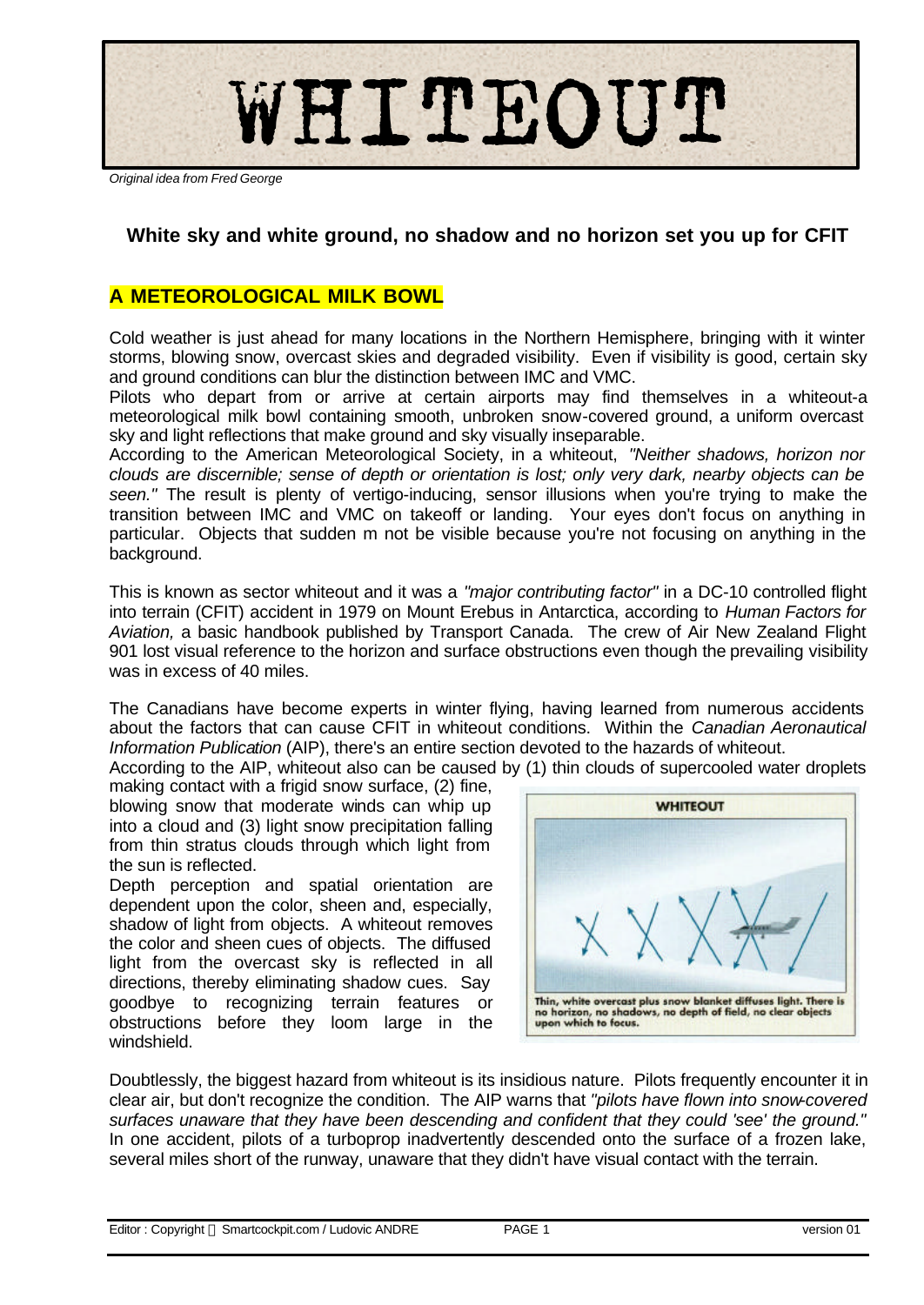In another accident, the pilot of a helicopter was flying over a frozen lake while using a tree line at the far shore as a horizon reference. He failed to crosscheck the altimeter and flew the aircraft into the surface. But the water doesn't have to be frozen to pose a hazard. When approaching an airport from over water in nearly windless conditions with a low to medium altitude overcast and poor visibility, you can encounter gray-day spatial disorientation that's quite similar to whiteout. The lack of visible surface features denies you depth perception and horizon reference that are so

essential to flying in VMC.

### **CONQUERING WHITEOUT**

Harry Boyko and Ron Coleman, accident investigation experts from Canada's Transportation Safety Board, say that whiteout accidents are preventable. Both of them say that a thorough approach briefing is essential. Both pilots must have current approach plates in clear view and be clear on the roles they will play during the approach. During the approach briefing, the pilots should discuss the weather at the destination, the type of approach to be flown, all the lateral and vertical navigation requirements, including the missed approach, and any runway alignment and glidepath aids that are available. Notably, it's critical to double check the altimeter setting and make any altitude corrections for remote versus local altimeter setting, make extreme cold weather altimetry corrections and heed all altitude crossing restrictions.

Boyko says that *"People who are trained to recognize whiteout conditions quickly revert to instrument flying. They frequently crosscheck attitude, altitude and rate of descent during the approach."* As shown in the accompanying illustration, it's fundamental to rely upon flight instruments because visual cues in a whiteout can be misleading. You may believe that your aircraft is well above the surface, but the lack of appropriate visual references quickly can collapse safe terrain-clearance margins.

Both Boyko and Coleman emphasize that cockpit resource management is critical during a whiteout approach. There are two accepted methods for dividing up responsibilities. The pilot monitored approach designates one pilot (PF) to fly the entire approach on instruments. The pilot-not-flying (PNF) monitors the approach and devotes attention to acquiring the runway environment during the final approach segment. When the runway is in sight and the aircraft is in position for a safe landing, control of the airplane is transferred to the other pilot. The PF monitors the instruments to ensure that the aircraft continues the approach to landing with appropriate attitude, altitude, configuration, speed and rate of descent.

The second method also designates one pilot to fly on instruments and the other to monitor the approach and look for visual cues. However, when the PNF visually acquires the runway environment and if the aircraft is properly positioned for landing, the pilot on instruments then looks up and continues to fly the approach with visual cues. The PNF reverts to scanning the flight and engine instruments to provide maximum head-up time for the pilot-flying.

Coleman points out that the aircraft should not be fully configured for landing until the runway end is in sight, and you're ready to descend from the MDA and align the aircraft with the runway. That's the time to extend the flaps to the landing configuration and slow to final approach speed. Until then, Coleman recommends keeping the aircraft in the approach configuration, thereby increasing its performance during a possible go-around or missed approach.

Boyko says *"air discipline"* is mandatory. Several CFIT accidents have been attributed to *"scud running"* during the approach. There is a strong temptation to duck under a cloud deck and proceed VFR. Under ideal visibility conditions, this affords much greater flexibility. In marginal VFR, such as during whiteout conditions, you're exposed to much greater risks.

Contact approaches are especially risky during whiteout conditions. Under these circumstances, the pilot assumes responsibility for obstruction clearance in lieu of flying a standard or special instrument approach procedure, as long as there is at least one mile of visibility. The pilot is free to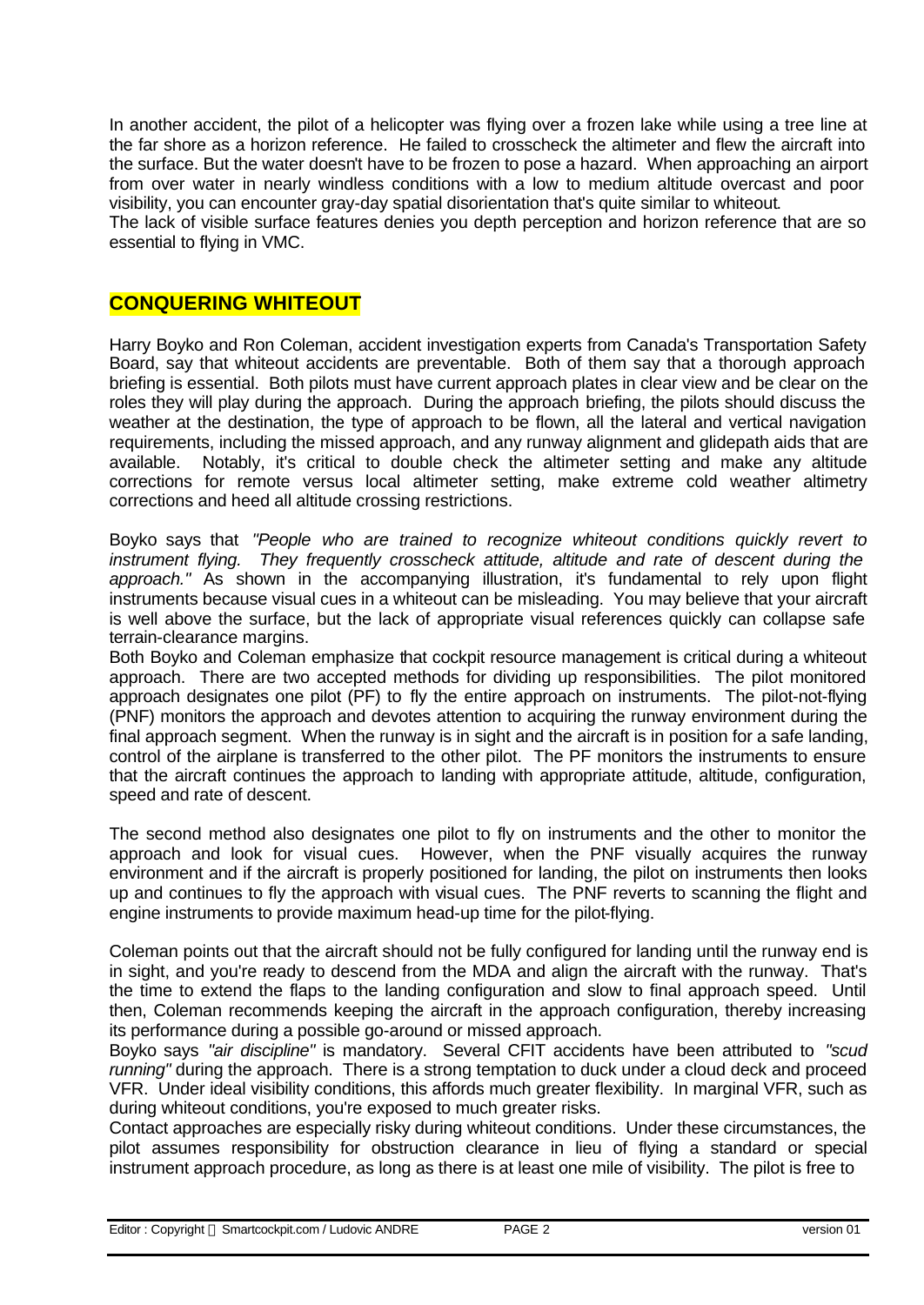deviate from the minimum altitudes specified in the published approach, potentially eliminating the safety margins designed into the procedure. If you're banking on being able to see visual references to keep you safely clear of terrain, you're engaging in high-risk behavior.

## **ADVANCED AVIONICS FOR NPAs**

If you're frequently going to fly non precision approaches, especially NDB or VOR procedures without DME, an approach-certificated GPS navigation system is one of the most cost-effective upgrades to a business aircraft's avionics suite. But you should select a system that requires a minimum of programming prior to commencing the approach and virtually no inputs while you're flying the procedure.

Most FAA-approved GPS receivers can be coupled to the aircraft's flight guidance system. Some experienced pilots have flown several GPS/NDB overlay approaches, and have concluded that it's a quantum leap up from radio beacon navigation because of the precision of its bearing information and the addition of distance-to-waypoint data. It's also a substantial improvement over basic VOR approach navigation, especially if the navaid is several miles from the airport.

As a substitute for VOR/DME approach navigation, the benefits of GPS are less clear. If the VOR/DME is located close to the airport, the performance advantage of GPS compared to VOR/DME is minimal. As the distance between the VOR/DME and the landing facility increases, the benefits of GPS become more apparent because its navigational accuracy is relatively constant.

An approach-certificated FMS that has a multiple waypoint vertical navigation capability also can be a big help. Such systems provide lateral and vertical guidance from the feeder fix all the way to the missed approach holding point, including azimuth and glidepath guidance from the final approach fix to the end of the runway. It's almost like having an ILS.

Caution applies. FMS are programmed with the minimum crossing altitudes for the waypoints in published approaches. If those altitudes must be increased because of the estimated altimetry errors associated with a remote altimeter setting, then the flightcrew must make adjustments, much the same as they would if they were manually flying the approach using conventional navaids.

Some FMS aren't programmed with all the altitude crossing restrictions that are part of the authorized approach procedure. For example, if there's a step-down restriction defined by a DME fix rather than a named intersection, it may not be in the FMS database. In that case, the FMS might compute a glidepath angle directly between two named waypoints, thereby shaving or eliminating a critical obstruction clearance margin. The solution is to crosscheck all vertical navigation commands with the published approach while flying the procedure and be prepared to manually intervene, if necessary.

Extremely cold temperatures also can have an effect on altimetry. Altimeters only are accurate in ISA conditions. At very cold temperatures, the indicated altitude is five to 20 percent less than the actual altitude. The effect is greatest at high elevations and altitudes. Glance at the illustration on the opposite page. If the temperature at the airport is –50°C, admittedly an extreme condition, and you're flying a procedure turn at 4,000 feet msl, you'd need to add 420 feet to your indicated altitude as a correction. FMS aren't programmed to automatically make such corrections. Pilot intervention is required.

A Ground Proximity Warning System will provide another margin of safety. GPWS boxes react to inputs from pressure and radio altimeters, plus discrete signals from wing flaps, landing gear and navigation radios, to provide timely warnings of CFIT hazards. Newer systems have highly refined software that prevents virtually all nuisance alarms. Some airlines have such faith in GPWS that they require the pilot to discontinue an approach if the box sounds an alarm.